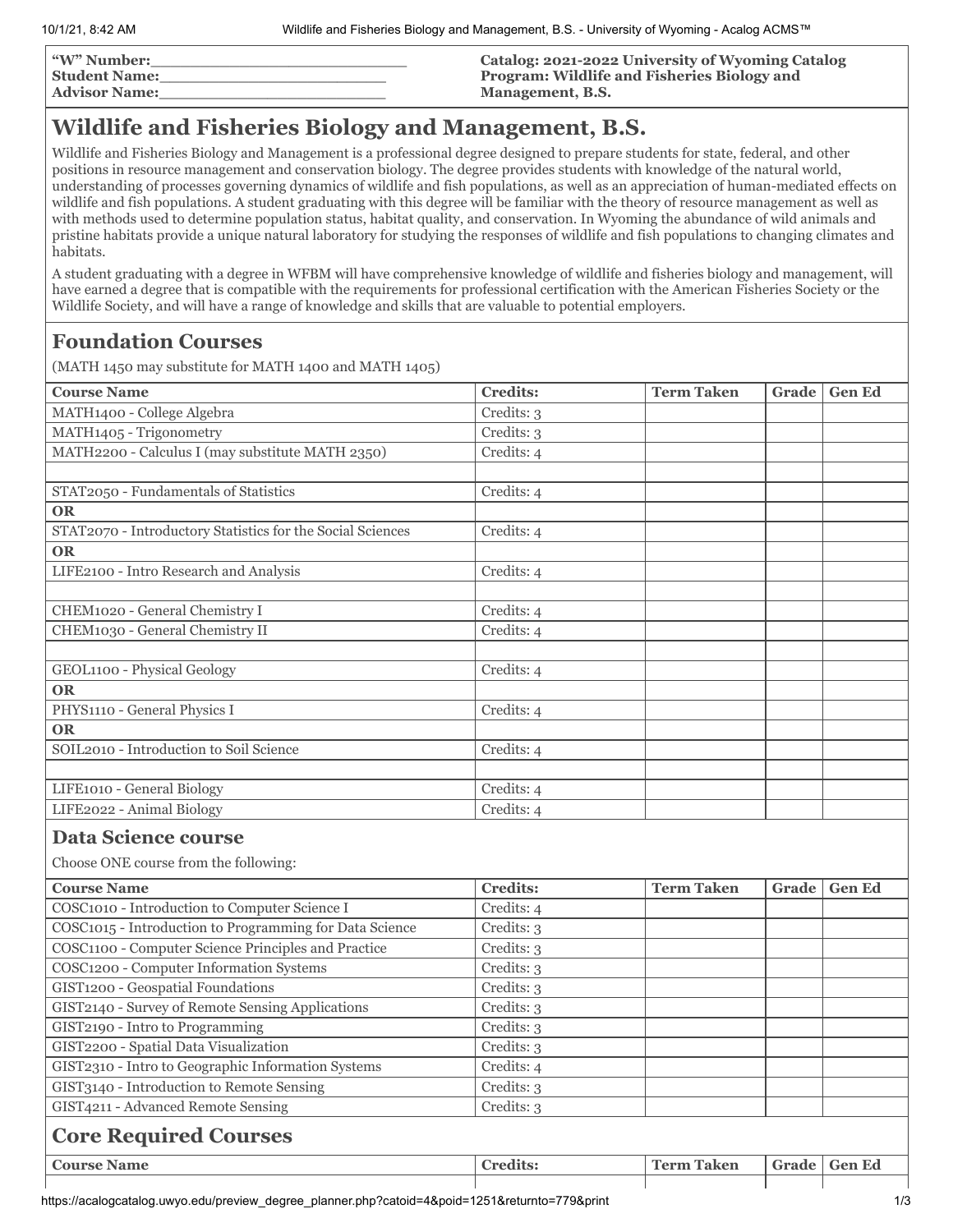#### 10/1/21, 8:42 AM Wildlife and Fisheries Biology and Management, B.S. - University of Wyoming - Acalog ACMS™

| LIFE3050 - Genetics                                                        | Credits: 4 |
|----------------------------------------------------------------------------|------------|
| LIFE3400 - General Ecology                                                 | Credits: 3 |
| LIFE3410 - Introduction to Field Ecology                                   | Credits: 2 |
| ZOO2450 - Fish and Wildlife Management in the Anthropocene                 | Credits: 4 |
| ZOO4190 - Comparative Environmental Physiology                             | Credits: 4 |
| ZOO4400 - Population Ecology                                               | Credits: 3 |
| ZOO4970 - Internship in Wildlife Management                                | Credits: 1 |
|                                                                            |            |
| ZOO4100 - Scientific Communication (or approved USP C3)<br>substitute) AND | Credits: 2 |
| ZOO4101 - Scientific Communication Lab (or approved USP C3<br>substitute)  | Credits: 1 |
|                                                                            |            |

## **Options**

### **Complete Terrestrial OR Aquatic Option**

### **Aquatic Option**

A minimum of 10 of the AQUATIC OPTION requirements listed below ( ZOO 4330 and ZOO 4440 and ZOO 4430 and Restricted Electives) must be exclusive to the WFBM major.

| <b>Course Name</b>                                 | <b>Credits:</b> | <b>Term Taken</b> | Grade | <b>Gen Ed</b> |
|----------------------------------------------------|-----------------|-------------------|-------|---------------|
| <b>REQUIRED COURSES</b>                            |                 |                   |       |               |
| ZOO4330 - Ichthyology                              | Credits: 3      |                   |       |               |
| ZOO4440 - Limnology                                | Credits: 3      |                   |       |               |
| ZOO4430 - Limnology Laboratory                     | Credits: 2      |                   |       |               |
| <b>Restricted Electives</b>                        |                 |                   |       |               |
| 15 Credits of Electives from the following list:   |                 |                   |       |               |
| ZOO3600 - Principles of Animal Behavior            | Credits: 3      |                   |       |               |
| ZOO4235 - Marine Biology                           | Credits: 3      |                   |       |               |
| ZOO4300 - Wildlife Ecology and Management          | Credits: 5      |                   |       |               |
| ZOO4310 - Fisheries Management                     | Credits: 3      |                   |       |               |
| ZOO4350 - Ornithology                              | Credits: 3      |                   |       |               |
| ZOO4370 - Mammalogy                                | Credits: 3      |                   |       |               |
| ZOO4380 - Herpetology                              | Credits: 3      |                   |       |               |
| ZOO4415 - Behavioral Ecology                       | Credits: 3      |                   |       |               |
| ZOO4420 - Conservation Biology                     | Credits: 3      |                   |       |               |
| ZOO4540 - Invertebrate Zoology                     | Credits: 4      |                   |       |               |
| CHEM2230 - Quantitative Analysis                   | Credits: 5      |                   |       |               |
| SOC3950 - Environmental Sociology                  | Credits: 3      |                   |       |               |
| AGEC3750 - Natural Resource Planning and Economics | Credits: 3      |                   |       |               |
| LIFE2023 - Biology of Plants and Fungi             | Credits: 4      |                   |       |               |
| BOT 0000:5999                                      |                 |                   |       |               |
| ENR 0000:5999                                      |                 |                   |       |               |
| REWM 0000:5999                                     |                 |                   |       |               |

## **Terrestrial Option**

A minimum of 10 of the TERRESTRIAL OPTION requirements listed below (BOT 4700 and ZOO 4300 and Restricted Electives) must be exclusive to the WFBM major.

| <b>Course Name</b>                               | <b>Credits:</b> | <b>Term Taken</b> | Grade | <b>Gen Ed</b> |
|--------------------------------------------------|-----------------|-------------------|-------|---------------|
| <b>REQUIRED COURSES</b>                          |                 |                   |       |               |
| BOT4700 - Vegetation Ecology                     | Credits: 4      |                   |       |               |
| ZOO4300 - Wildlife Ecology and Management        | Credits: 5      |                   |       |               |
| <b>Restricted Electives</b>                      |                 |                   |       |               |
| 14 Credits of Electives from the following list: |                 |                   |       |               |
| ZOO3600 - Principles of Animal Behavior          | Credits: 3      |                   |       |               |
| ZOO4235 - Marine Biology                         | Credits: 3      |                   |       |               |
| ZOO4310 - Fisheries Management                   | Credits: 3      |                   |       |               |
| ZOO4330 - Ichthyology                            | Credits: 3      |                   |       |               |
| ZOO4350 - Ornithology                            | Credits: 3      |                   |       |               |
|                                                  |                 |                   |       |               |